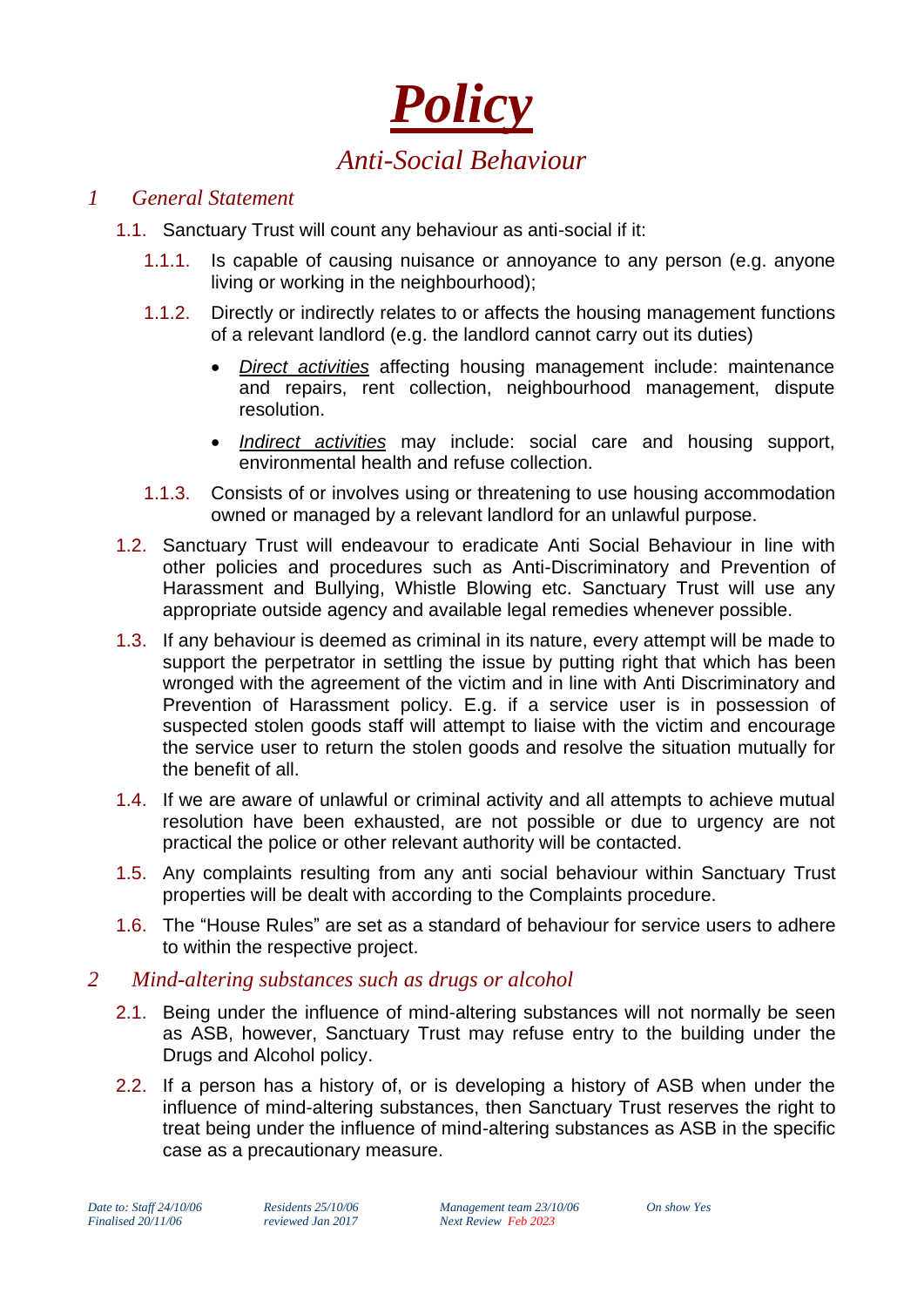2.3. Using housing accommodation to sell drugs, or for other unlawful purposes (See Drugs Policy) is anti-social behaviour.

## *3 Weapons*

- 3.1. The possession of weapons such as knives, guns, CS gas, coshes or anything that could be used to cause harm, whether on the person, in the room occupied by the person in the case of residents or staff, or accessible by the person without good reason will be deemed as being ASB. Any items that are legally owned with a genuine reason and purpose for possession the service user will keep secure in the staff office when not being used for its lawful purpose.
- 3.2. Random searches will be made in
	- 3.2.1. all services users rooms to coincide with H&S room checks
	- 3.2.2. of service users on a weekly basis
- 3.3. Initial risk assessment weapons found will result in automatic exclusion for 'repeat offenders'
- 3.4. Conditions of Stay need to state that clients must not bring knives into the premises- will ask clients on entry if they have a knife (would confiscate.

## *4 Aggressive behaviour*

- 4.1. Aggressive language or behaviour is not acceptable but will not normally be seen as ASB unless the behaviour causes harm or vandalism, or is perceived as being a threat to cause harm or vandalism. In relation to self-harm or suicide see Self Harming policy In relation to harassment and bullying see Anti Discriminatory and Prevention of Harassment policy.
- 4.2. Hate behaviour that targets members of identified groups because of their perceived differences (e.g. race and ethnicity, gender, age, religion, sexual orientation, mental health or disability) is ASB. Violence is not accepted and will normally result in immediate termination of support and the relevant authorities called.

# *5 Other areas*

- 5.1. Noise nuisance (e.g. loud parties, shouting, noise from TVs, radios, hi-fi's and burglar alarms). Any noise pollution that causes offence to any other person will be investigated under the terms of this policy.
- 5.2. Local environmental quality issues (e.g. litter, dog fouling, graffiti, and fly tipping and nuisance vehicles) are seen as ASB.

# *6 Strategy*

- 6.1. Sanctuary Trust as a growing charity is constantly reviewing policy and procedures to improve the impact of services on service users and the community in general.
- 6.2. Our action plans directly challenge behaviours and suspicions of anti-social activities and our personal development programme along with key-work and encouragement meetings that occur several times per week positively empower service users to take ownership of their environment and respect it.
- 6.3. It is a duty of the Resident's Council to address community issues such as anti-social behaviour and as part of their Multi-Agency work they will liaise with similar projects on these issues.
- 6.4. Any service user, staff or volunteer who raises issues in relation to this policy is protected under Sanctuary Trust's Anti Discriminatory and Prevention of Harassment and Whistle